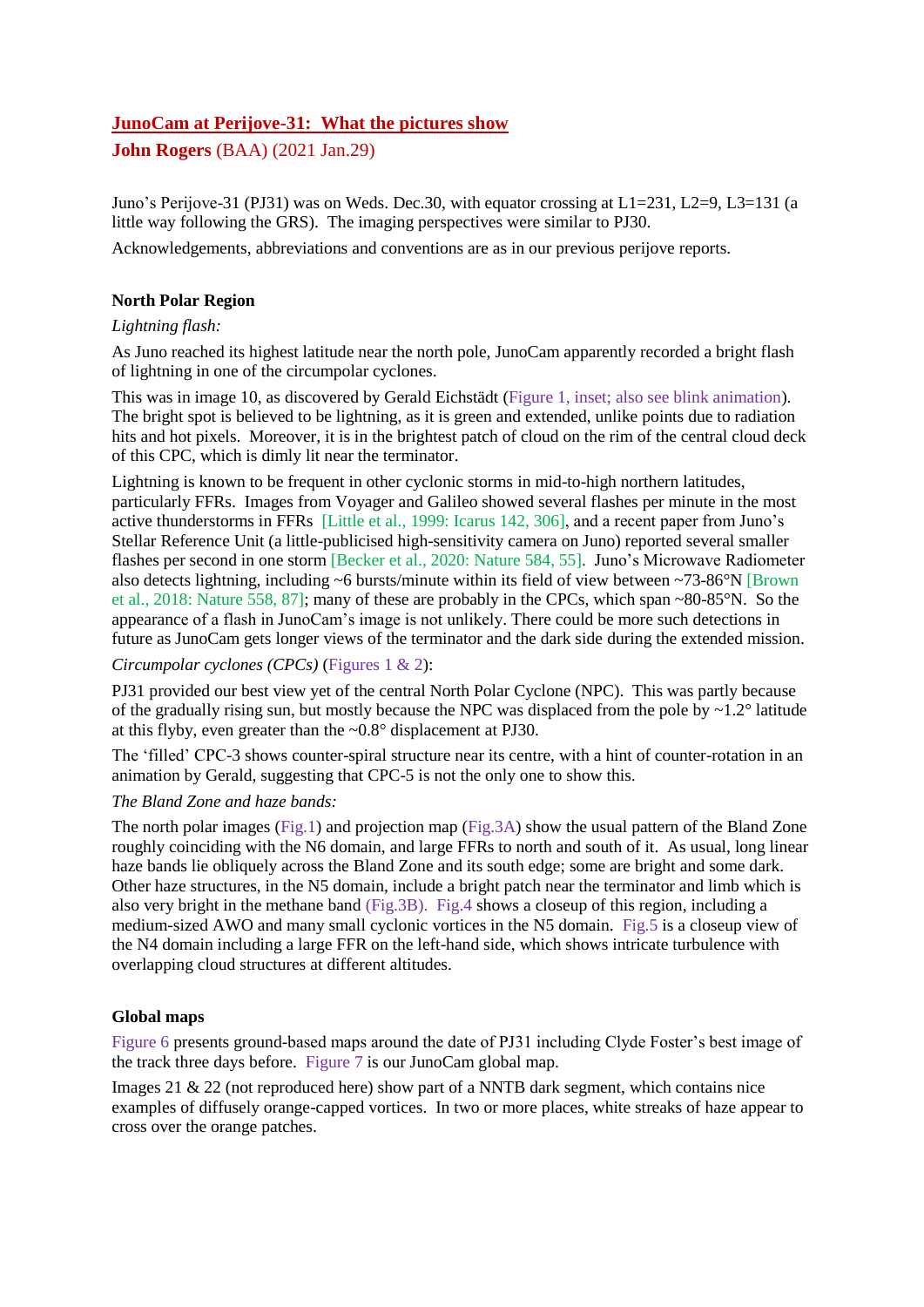#### **North Temperate & Tropical domains**

The NTB and NEB are both now quiescent after their great upheavals in 2020. In ground-based images the NTB is generally dark with a pale reddish southern fringe, while the NEB is broad and moderately dark brown. Ground-based observations suggest that turbulence in such upheavals evolves from large to small scale, and the JunoCam images over the last four years – which have provided snapshots of both the NTB and NEB during two cycles of upheaval in each – could be a resource for testing this principle. The PJ31 images show intricate but smallscale turbulence in both belts, nothing spectacular.

Although there is some pale reddish colour along the NTBs edge, in ground-based images it is much less conspicuous than it was after most previous NTBs jet outbreaks. Also the 2020 outbreak did not suppress the NNTBs jet spot activity as previous outbreaks did. Both of these phenomena have occurred after all super-fast NTBs outbreaks since 1970, except that of 1990 – which was the final one in a quinquennial series [Rogers & Adamoli, 2019, JBAA 129, 158]. This raises the possibility that 2020 will be the last in the present series. We should get a firmer expectation in the next two years or so. If the jet speed recovers to an intermediate level, another super-fast outbreak will be expected; but if a set of anticyclonic vortices develops with lesser speed, as in 1991, we could expect that state to be stable for some years.

Figure 8 is a hi-res cylindrical map of the NEB & EZ by Björn Jónsson, shown here at half scale. The broadened, reddish NEB is filled with small-scale turbulence, but no convective white plumes. Along the NEBs edge there is a bluish-grey strip but it is much paler than the usual NEBs dark formations ('hot spots').

### **Equatorial Zone** (Figure 8)

The EZ again shows a spectacular and intricate multicoloured cloudscape, this time with extensive areas of subtle mesoscale waves from ~1°N to 4°S, mainly over the ochre Eq. Band (see inset in Figure 8), as well as the more obvious semi-periodic patterns of white cloud patterns that have been evident at recent perijoves.

### **South Tropical domain**

Figure 9 is a hi-res cylindrical map of the SEB and surroundings by Björn Jónsson, shown here at half scale. Figure 10 is one of several images used to make it. The GRS was repeatedly imaged but was close to the limb; nevertheless its internal structure can be seen in Figure 9 and it seems to be undisturbed. There was excellent coverage of the 'rifted region' of SEB following the GRS; it is a giant version of a FFR, and showed the usual intense activity including two very bright convective plumes. At this resolution they appear quite extended and complex. The following one (top left in Fig.9) has long lines of white cloud which may be popup clouds extending from its very dense plume head. The rest of the rifted region is largely overlaid with faint swirls and bands of translucent white hazes (Fig.10), as also seen at PJ4. These haze streaks can be seen crossing other cloud features (yellow asterisks in Fig.10) and crossing a long reddish band in the northern SEB (which resembles bands that we have seen in the southern SEB at recent perijoves).

### **South Temperate domain** (Fig.7)

In the best-imaged sector, the STB is entirely white and featureless, but the STZ is filled with a very dark belt called the STZB, which expanded westwards during 2020. The outbound images gave lo-res coverage of other longitudes but only the last two, images 78 & 80, showed features: the final sliver of planet visible in image 80 (and methane image 81) happened to contain oval BA, as well as S2- AWO A1 on its south edge, and S4-LRS-1 further south. Image 78 showed the dark spot DS6, but DS7 (Clyde's spot) was not detected. Whether this was due to an unusual change in visibility near the limb, or due to rapid variab-ility, is unclear; DS7 was still prominent three days earlier in Clyde's own image (Fig.6).